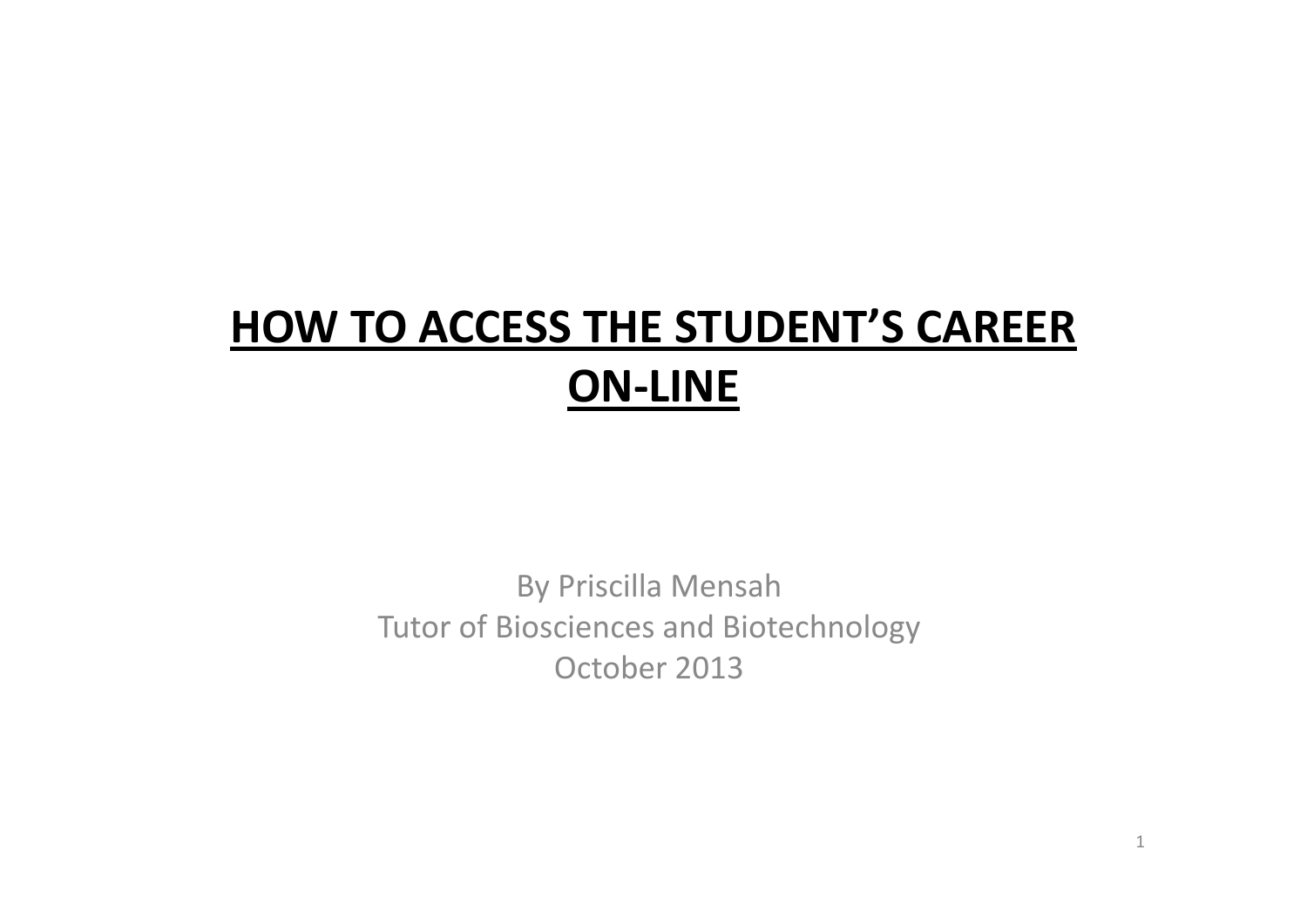### 1.) Go to the homepage of the University website www.unicam.it

| ersità di Camerino<br>1336<br>Cerca in Unicam<br>vai<br>Architettura e Design | <b>IVERSITY AREAMS</b><br>Scienze del Farmaco e dei<br>Bioscienze e Biotecnologie<br>Giurisprudenza<br>Scienze Ambientali<br>Prodotti della Salute | $ A $ $ A+ A++ $ Alta leggibilità<br>Home<br>Marve ASI CAMEAN<br>Scienze e Tecnologie<br>Scienze Mediche Veterinarie |
|-------------------------------------------------------------------------------|----------------------------------------------------------------------------------------------------------------------------------------------------|----------------------------------------------------------------------------------------------------------------------|
| naviga in Unicam<br>Ateneo                                                    | Unicam: investi nel tuo futuro                                                                                                                     | quick link<br>Orientamento, Tutorato e Placement                                                                     |
| Offerta formativa                                                             | Sono aperte le iscrizioni all'Universita' di Camerino                                                                                              | School of Advanced Studies                                                                                           |
| Ricerca                                                                       |                                                                                                                                                    | Scuola di Studi Superiori G. Leopardi -                                                                              |
| Unicam International                                                          | Unicam prima nella classifica Censis                                                                                                               | Sez. Camerino                                                                                                        |
| Forum                                                                         | <b>Iscriviti On Line</b>                                                                                                                           | Scuola di Management del Gender<br>Mainstreaming                                                                     |
| <b>Blog</b>                                                                   | Partecipa alle Giornate di Ambientamento                                                                                                           | Master e Corsi Post-laurea                                                                                           |
| Press Room                                                                    | "fatti un giro in Unicam" con Francesco Petretti                                                                                                   | Biblioteche e Musei                                                                                                  |
| Welcome!                                                                      |                                                                                                                                                    | Archivio Digitale eCUM                                                                                               |
| scegli il profilo                                                             | <b>Eventi</b>                                                                                                                                      | E-learning                                                                                                           |
| Studente                                                                      | Corso di Matematica e Logica 09/09/2013-24/09/2013 - Corso                                                                                         | <b>Disabilità</b>                                                                                                    |
| Laureato                                                                      |                                                                                                                                                    | Qualità e Valutazione                                                                                                |
| Personale Unicam                                                              | Attività di liquidazione e tutela dei creditori 20/09/2013-21/09/2013 - Convegno                                                                   | Esito concorsi                                                                                                       |
| Scuola e Università                                                           |                                                                                                                                                    | Amministrazione trasparente                                                                                          |
| Impresa                                                                       | A scuola di natura - Campus estivo 02/09/2013-10/09/2013 - Manifestazioni Culturali                                                                | Tirocini Formativi Attivi                                                                                            |
|                                                                               |                                                                                                                                                    | Abilitazione Scientifica Nazionale                                                                                   |
| servizi on line<br>selezionare una voce vil vai                               | Porte aperte in Unicam estate 2013 15/07/2013-25/09/2013 - Incontro                                                                                | webmaster@unicam.it<br>$\overline{\phantom{a}}$                                                                      |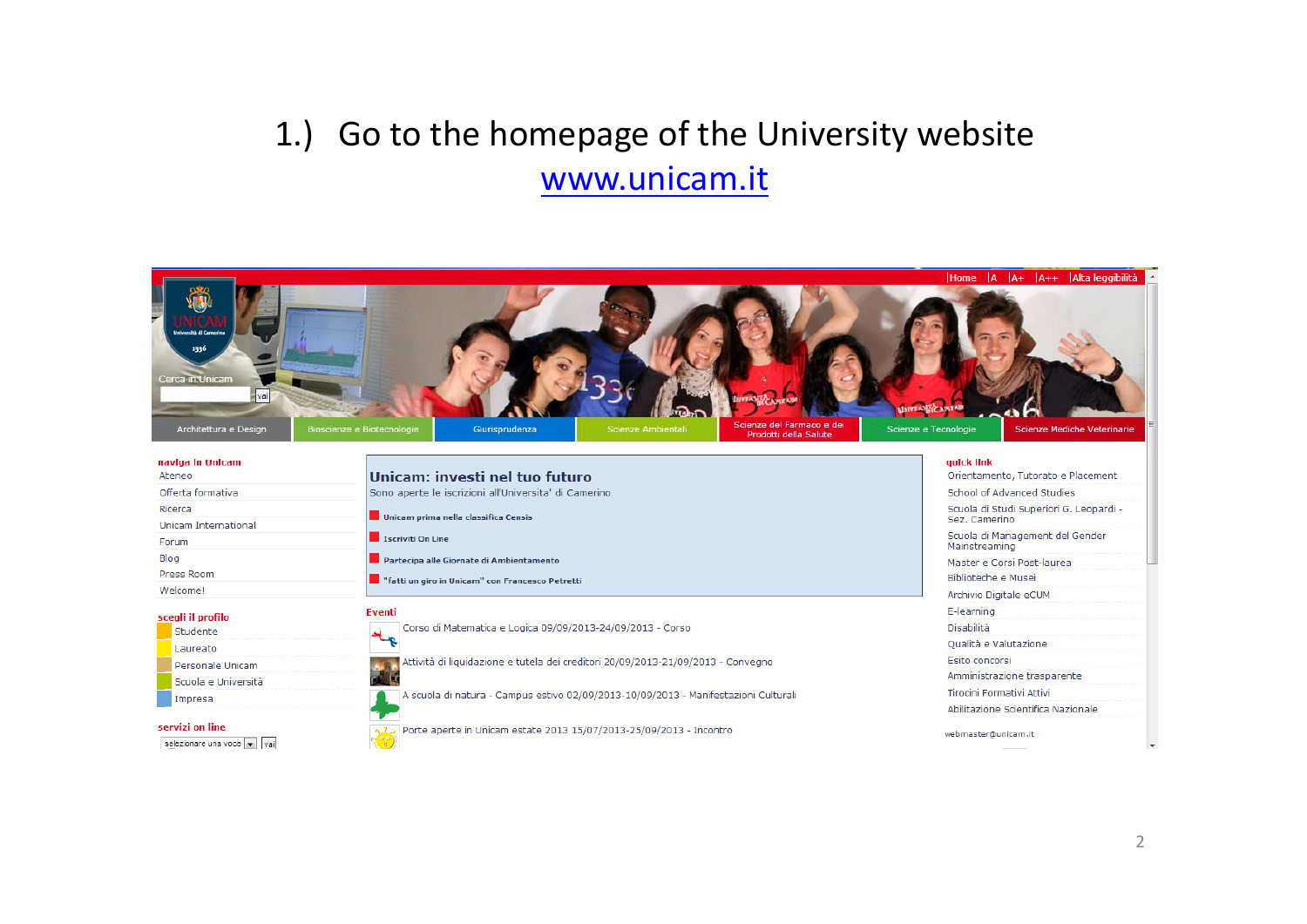2.) Down on your left, you can find "servizi on line" (online services) with below written "selezionare una voce" (select an option) click on it, choose carriera studenti and click on "vai"(enter).

| servizi on line        |                      |
|------------------------|----------------------|
|                        |                      |
| selezionare una voce   |                      |
| Carriera studenti      |                      |
| Documenti              |                      |
| E-learning             |                      |
| Elenco convegni        |                      |
| Lettura verbali        | Camerino             |
| Modulistica            | 2 Camerino (MC)      |
| Registro attività      | ooo                  |
| Ricerca Bandi          |                      |
| Ricerca Eventi         |                      |
| Risorse bibliografiche | ∤llo@pec.unicam.it   |
| Rubrica Personale      |                      |
| Unicam Job             |                      |
| <b>Unicam Stage</b>    |                      |
| Web mail studenti      |                      |
| Web mail Unicam        |                      |
|                        | selezionare una voce |



Porte aperte in Unicam estate 2013 15/07/201

## CMII S-Travolgiamo l'estate 2013 18/07/2013-29/09

#### **Avvisi**

#### REGINFO: clicca qui per iscriverti o immatricolarti a

Esenzione tasse: "Il futuro non è in crisi"

Call for application to PhD courses 2013 is open - E' aperto application: 9 September 2013.

Aperto il bando per l'ammissione alla Scuola di Studi Supe domande è il 20 settembre 2013.

Master di II livello in "Diritto processuale penale della sicul

Manifesto degli Studi per l'anno accademico 2013-2014

Bando 2014 delle attivita' culturali, sociali e ricreative per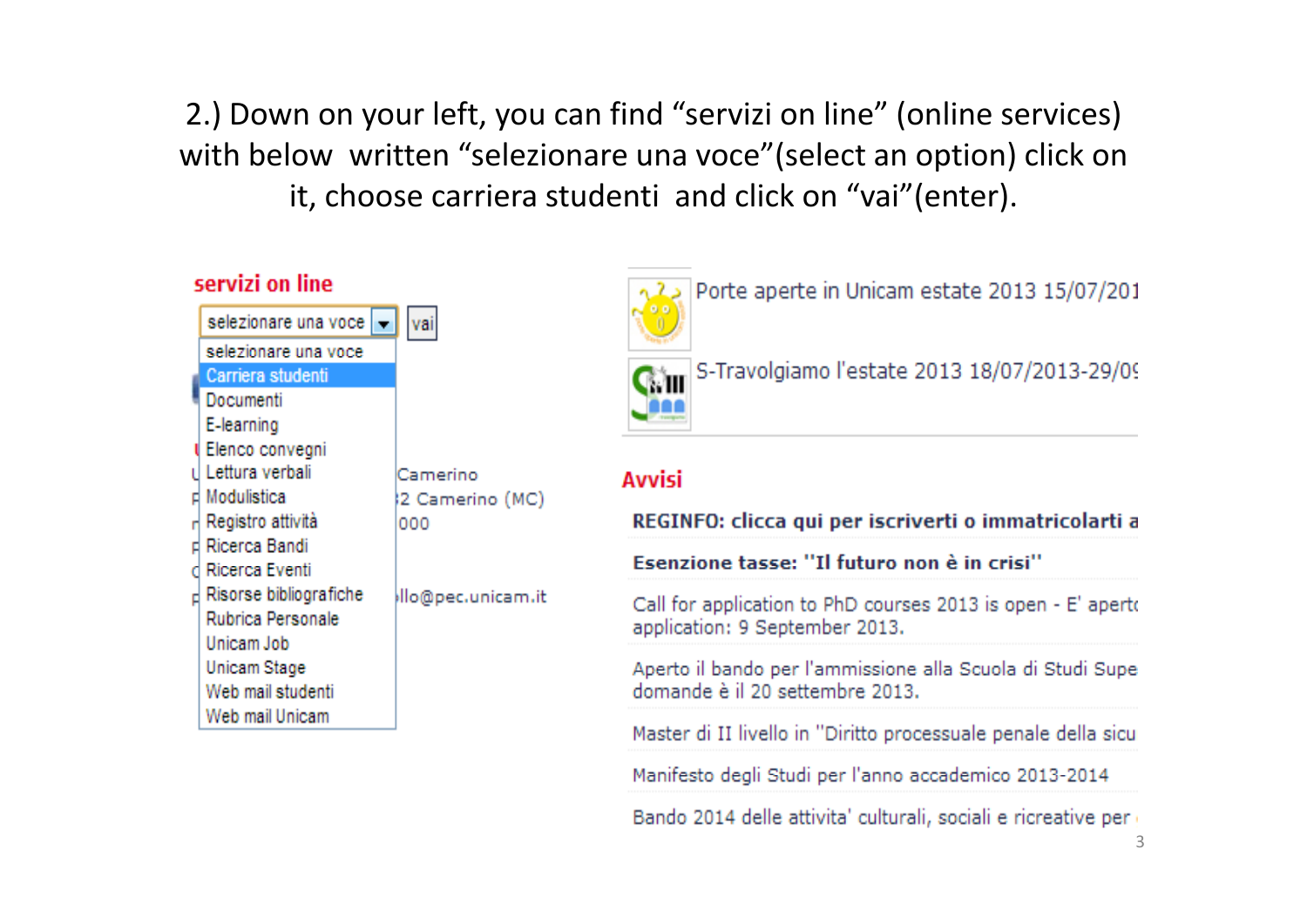3.) A page will be opened entitled UNICAM ON ‐LINE, down the end of the page click on **ACCEDI AL SERVIZIO UNICAM ON ‐LINE**

- · effettuare la stampa di alcune tipologie di certificati
- · modificare la password di accesso ai servizi UNICAM ON-LINE e UNIC@Mente per te

Ancora una volta UNICAM cerca di seguire da vicino i propri studenti, potenziando l'efficienza dei numerosi servizi già attivati.

## ACCEDI AL SERVIZIO UNICAM ON-LINE

and the energy of the state

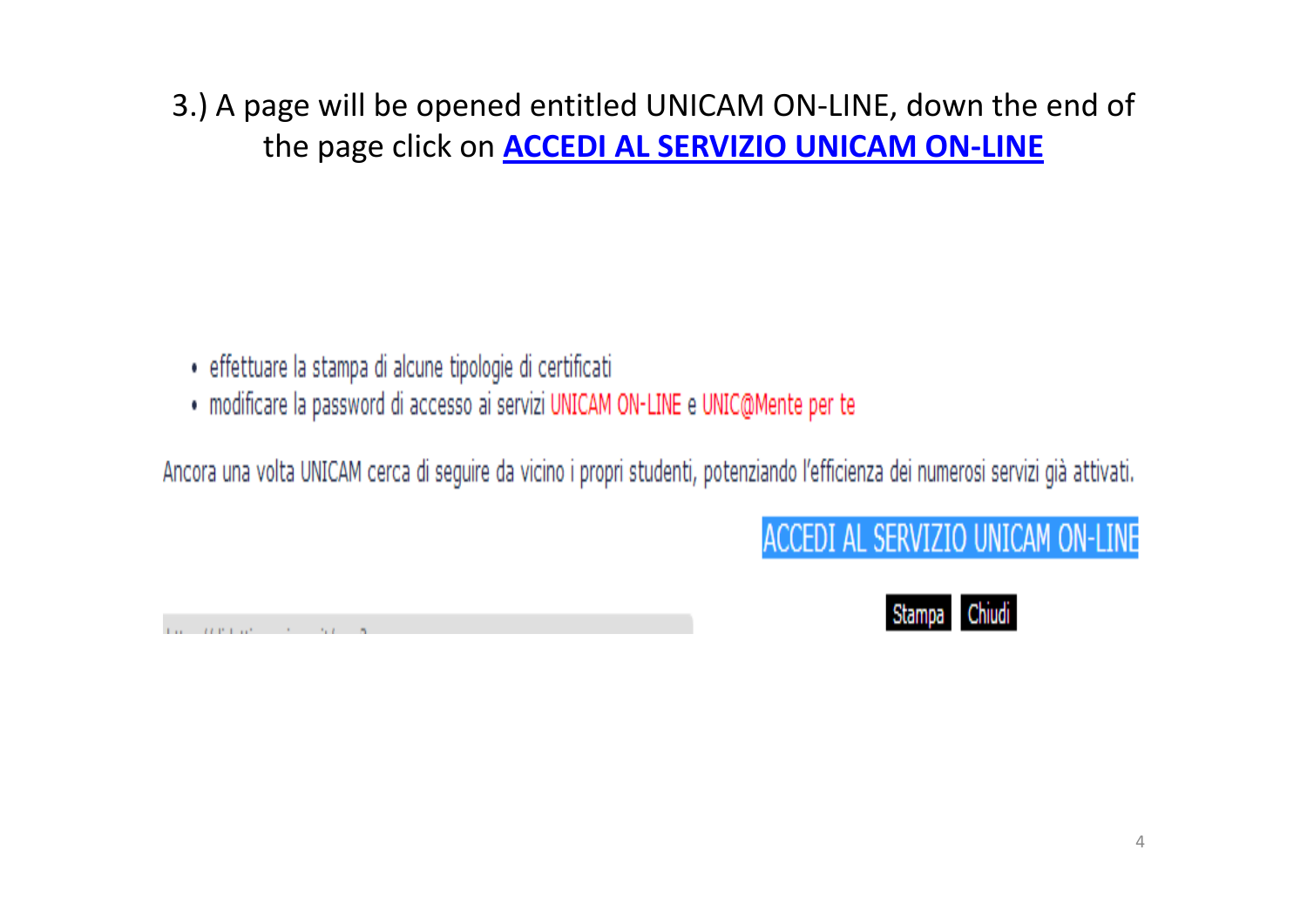4.) On the page that appears, login using the username and password given to you by Unicam when you enrolled ( found in the letter sent to your address) : Username: name.surname (example priscilla.mensah) P d assword: *the password of your unicam mail*



#### Guest



#### Area Struttura Didattica

Accesso alle aree riservate I docenti e gli studenti che dispongono di un accour propri codici di accesso, costituiti dal proprio nome u

In particolare si ricorda agli studenti che i dati relat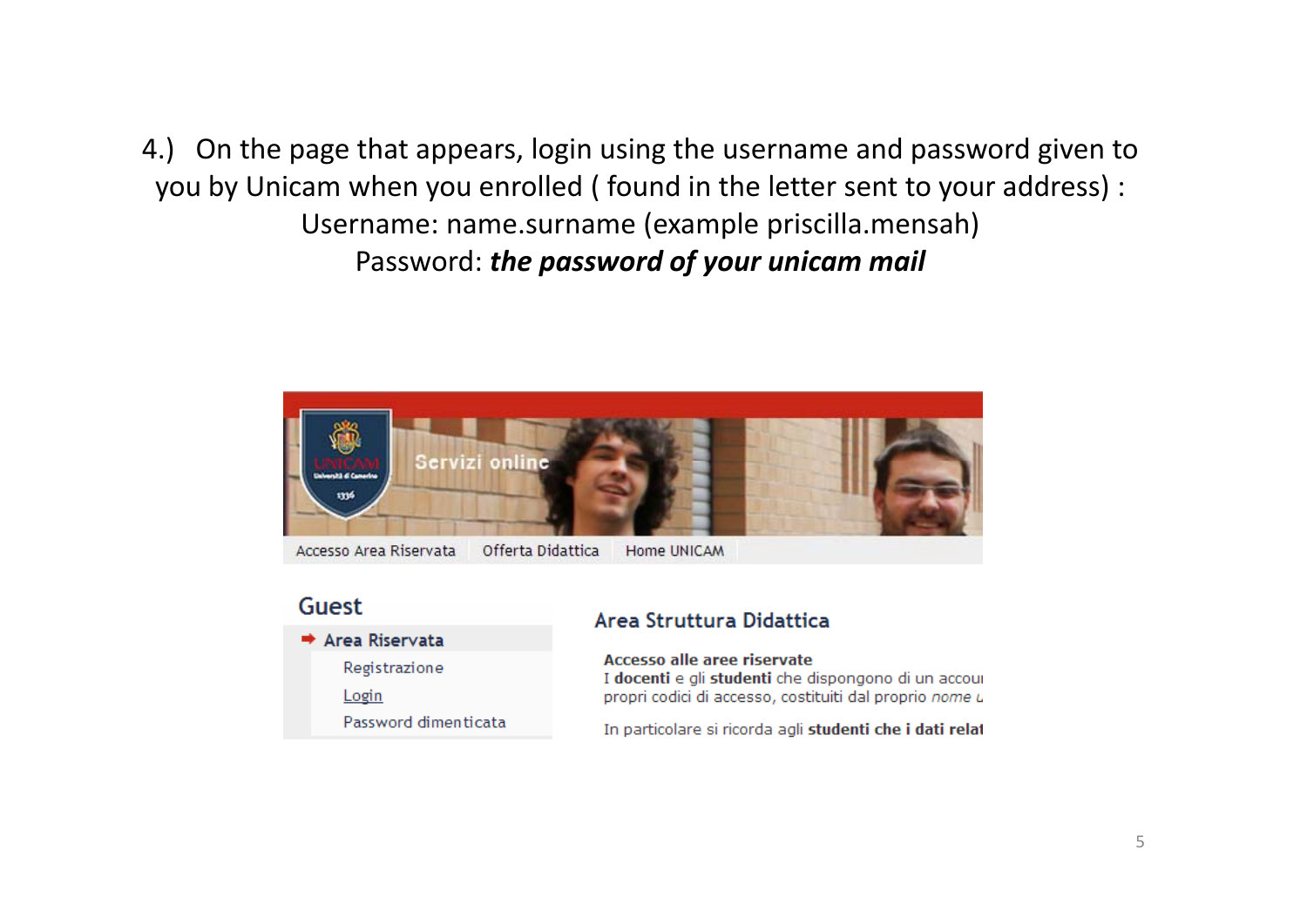#### ). Enter Username and Password and click on accedi (log in)

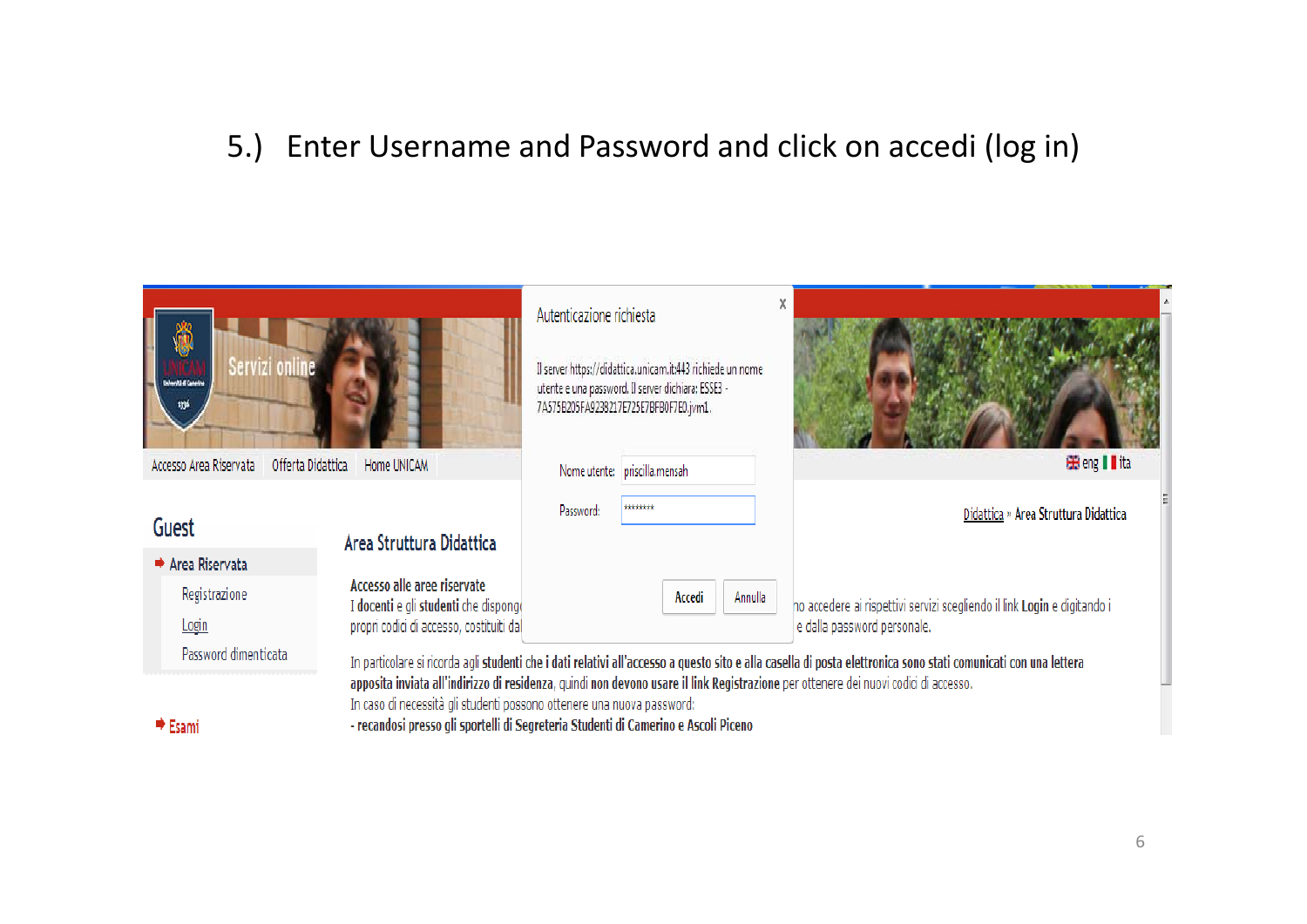#### 6.) Click on Biosciences and Biotechnology(Bachelors Degree students) or Biological Sciences(Masters Degree students)



Accesso Area Riservata Offerta Didattica Home UNICAM

Registrato

#### Scegli carriera

Di seguito vengono indicate le carriere collegate alla persona.

Scegli la carriera sulla quale desideri operare

| <b>Matricola</b> | <b>Tipo Corso</b>          | Corso di Studio               |
|------------------|----------------------------|-------------------------------|
| 087927           | Corso di Laurea Magistrale | BIOLOGICAL SCIENCES           |
| 080301           | Corso di Laurea            | BIOSCIENCES AND BIOTECHNOLOGY |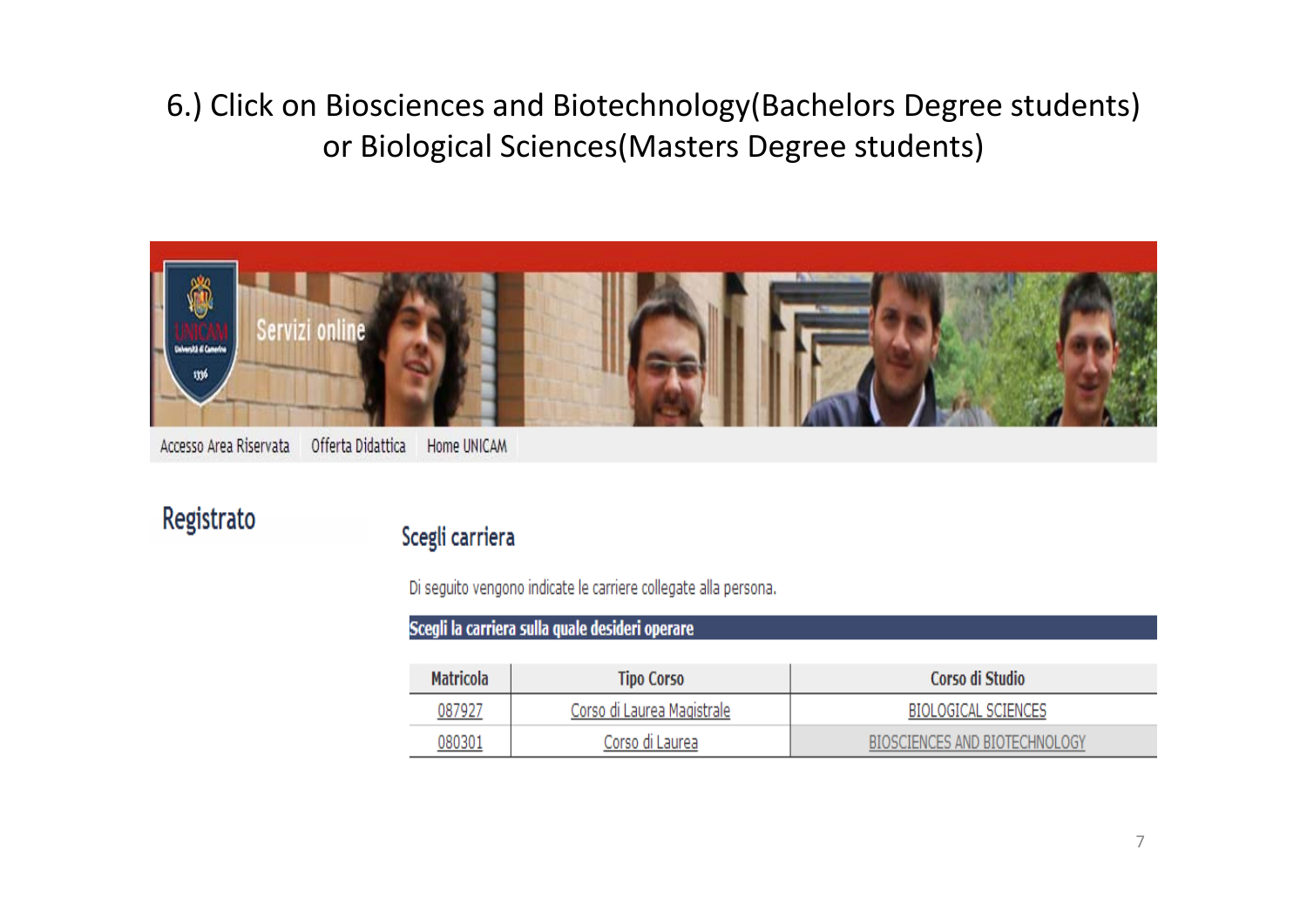7.) Once you've entered your carrier/page, you'll find everything that is useful to you as <sup>a</sup> student but most especially, have access to the page where you can book/register to write your exams as well as find your academic transcript.

| <b>PRISCILLA MENSAH</b>                                 | Di seguito vengono indicate le informazioni generali sulla situazione universitaria e sulle iscrizioni effettuate nel corso degli anni.                                                                                                                                                                                                                                                                                                                                                                                                                                                                                                                                                                                                                                                                                                                                             |      |  |  |  |  |  |  |
|---------------------------------------------------------|-------------------------------------------------------------------------------------------------------------------------------------------------------------------------------------------------------------------------------------------------------------------------------------------------------------------------------------------------------------------------------------------------------------------------------------------------------------------------------------------------------------------------------------------------------------------------------------------------------------------------------------------------------------------------------------------------------------------------------------------------------------------------------------------------------------------------------------------------------------------------------------|------|--|--|--|--|--|--|
|                                                         | <b>Avvisi</b>                                                                                                                                                                                                                                                                                                                                                                                                                                                                                                                                                                                                                                                                                                                                                                                                                                                                       |      |  |  |  |  |  |  |
|                                                         | <b>IMMATRICOLAZIONE ON-LINE</b>                                                                                                                                                                                                                                                                                                                                                                                                                                                                                                                                                                                                                                                                                                                                                                                                                                                     |      |  |  |  |  |  |  |
| → Area Riservata                                        | La procedura di immatricolazione richiede l'upload di alcuni documenti. Per tutte le informazioni leggere attentamente quanto riportato alla pagina<br>www.unicam.it/reginfo                                                                                                                                                                                                                                                                                                                                                                                                                                                                                                                                                                                                                                                                                                        |      |  |  |  |  |  |  |
| Logout<br>Cambia Password                               | <b>RINNOVI DI ISCRIZIONE</b>                                                                                                                                                                                                                                                                                                                                                                                                                                                                                                                                                                                                                                                                                                                                                                                                                                                        |      |  |  |  |  |  |  |
| $+$ Home<br>Anagrafica<br>Posta Elettronica<br>Messaggi | Per il rinnovo di iscrizione è sufficiente andare alla voce "pagamenti" e stampare i mav disponibili. Con un ISEE inferiore a 40.000 € le tasse sono personalizzate,<br>per inserire i dati relativi all'autocertificazione cliccare sul menu "segreteria" e alla voce "Autocertificazione".<br>I dati inseriti nella voce Autocertifcazione sono oggetto di verifica pertanto è obbligatorio consegnare/spedire l'autocertifcazione e la copia del modello<br><b>ISEE alle segreterie studenti</b><br>ATTENZIONE: SE SI HA UN ISEE SUPERIORE A 40.000 € L'AUTOCERITIFCAZIONE NON DEVE ESSERE COMPILATA, NON VA NEANCHE VALORIZZATO IL CAMPO "NON<br>DICHIARA REDDIT"<br>Per la richiesta di esoneri invece è necessario presentare la documentazione direttamente agli uffici delle Segreterie Studenti<br>N.B. Leggere attentamente quanto riportato nella pagina di informazioni |      |  |  |  |  |  |  |
| $\Rightarrow$ Segreteria                                | Versione stampabile degli avvisi                                                                                                                                                                                                                                                                                                                                                                                                                                                                                                                                                                                                                                                                                                                                                                                                                                                    |      |  |  |  |  |  |  |
| → Piano di Studio                                       | Informazioni sullo studente                                                                                                                                                                                                                                                                                                                                                                                                                                                                                                                                                                                                                                                                                                                                                                                                                                                         |      |  |  |  |  |  |  |
| $\rightarrow$ Carriera                                  | Tipo di corso:<br>Corso di Laurea                                                                                                                                                                                                                                                                                                                                                                                                                                                                                                                                                                                                                                                                                                                                                                                                                                                   |      |  |  |  |  |  |  |
| $\rightarrow$ Esami                                     | <b>Profilo studente:</b><br>Studente Standard                                                                                                                                                                                                                                                                                                                                                                                                                                                                                                                                                                                                                                                                                                                                                                                                                                       |      |  |  |  |  |  |  |
| $\rightarrow$ Laurea                                    | Anno di Corso:<br>3<br>Data<br>06/09/2009                                                                                                                                                                                                                                                                                                                                                                                                                                                                                                                                                                                                                                                                                                                                                                                                                                           |      |  |  |  |  |  |  |
| → Mobilità internazionale<br>Bandi di Mobilità          | immatricolazione:<br>Corso di studio:<br>[L-BB] - BIOSCIENCES AND BIOTECHNOLOGY<br>Ordinamento:<br>[L-BB2009] - BIOSCIENCES AND BIOTECHNOLOGY                                                                                                                                                                                                                                                                                                                                                                                                                                                                                                                                                                                                                                                                                                                                       |      |  |  |  |  |  |  |
| $\rightarrow$ Guida                                     | Percorso di studio:<br>[1] - BIOTECHNOLOGY                                                                                                                                                                                                                                                                                                                                                                                                                                                                                                                                                                                                                                                                                                                                                                                                                                          |      |  |  |  |  |  |  |
| Facoltà/Scuole<br>Corsi di Laurea                       | <b>Situazione iscrizioni</b>                                                                                                                                                                                                                                                                                                                                                                                                                                                                                                                                                                                                                                                                                                                                                                                                                                                        |      |  |  |  |  |  |  |
| Master 1'livello                                        | <b>Anno accademico</b><br>Corso di Studio<br><b>Anni FC</b><br>Data<br>Tipo<br>Anno corso                                                                                                                                                                                                                                                                                                                                                                                                                                                                                                                                                                                                                                                                                                                                                                                           | Cond |  |  |  |  |  |  |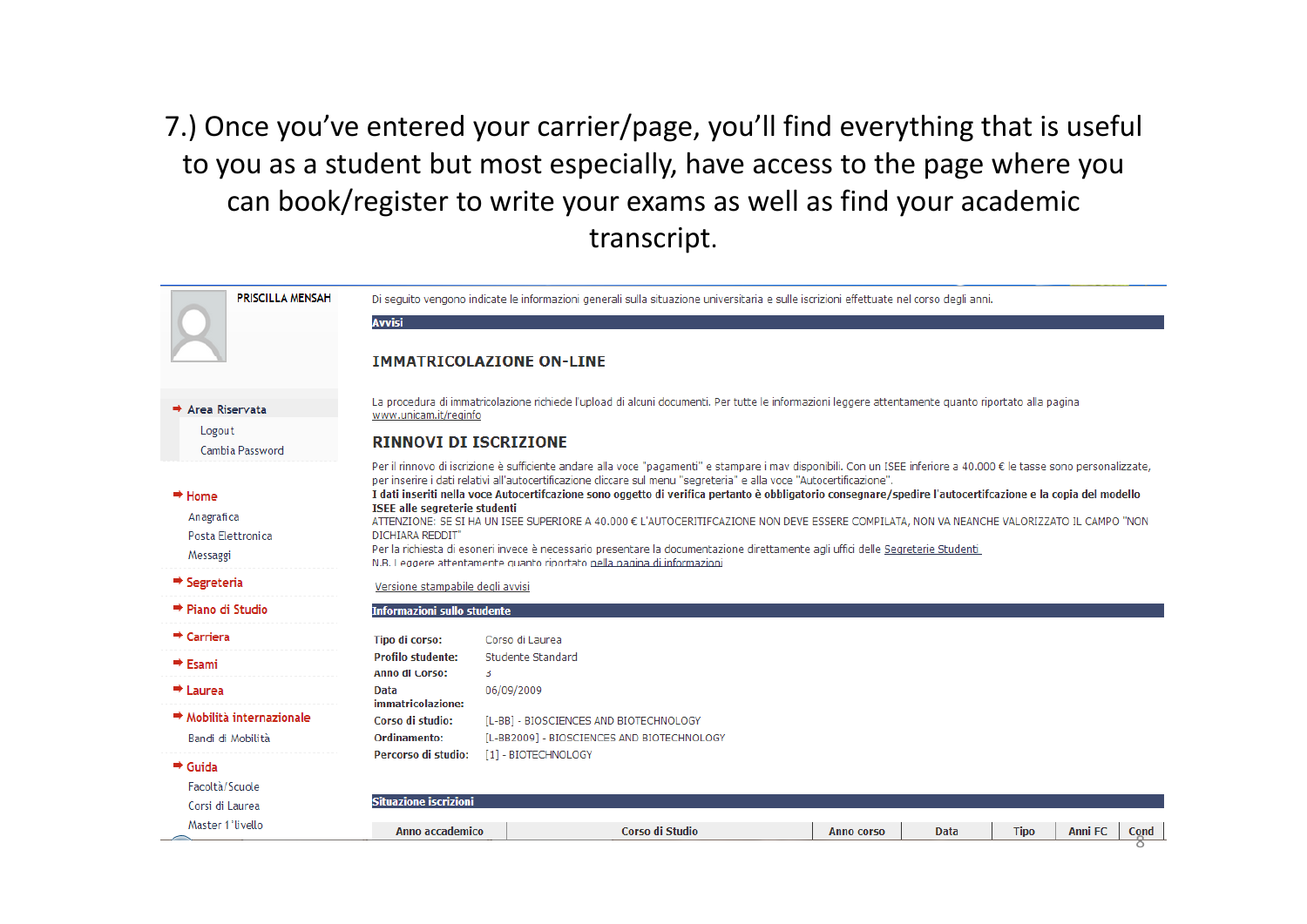# **HOW TO BOOK AN EXAM**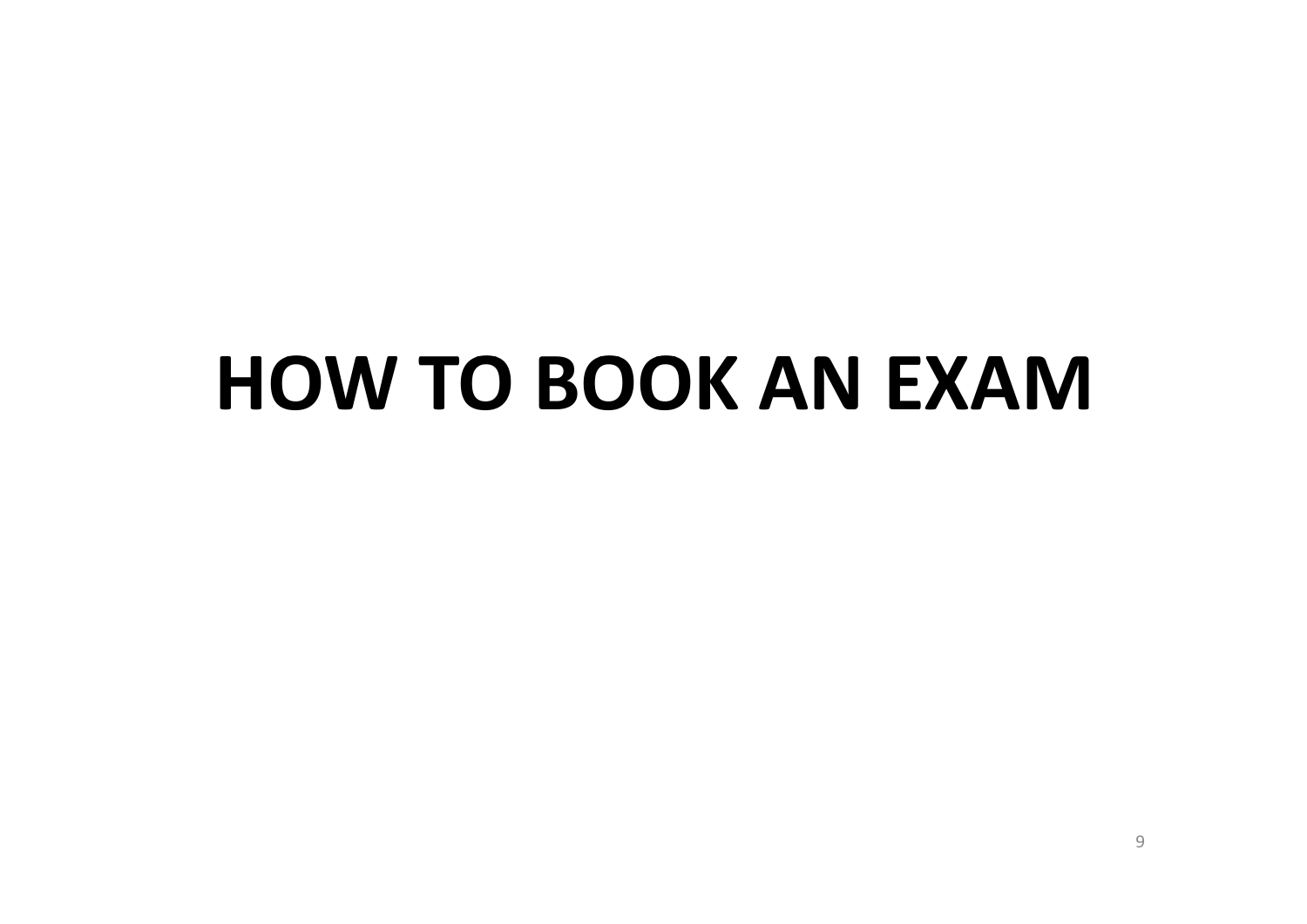## 8.) Click on Esami

| $\rightarrow$ Carriera | Versione stampabile degli avvisi   |                            |
|------------------------|------------------------------------|----------------------------|
| → Esami                | <b>Informazioni sullo studente</b> |                            |
| Appelli                |                                    |                            |
| Prove parziali         | Tipo di corso:                     | Corso di Laurea Magistrale |
| Bacheca prenotazioni   | <b>Profilo studente:</b>           | Studente Standard          |
| Bacheca esiti          | Anno di Corso:                     |                            |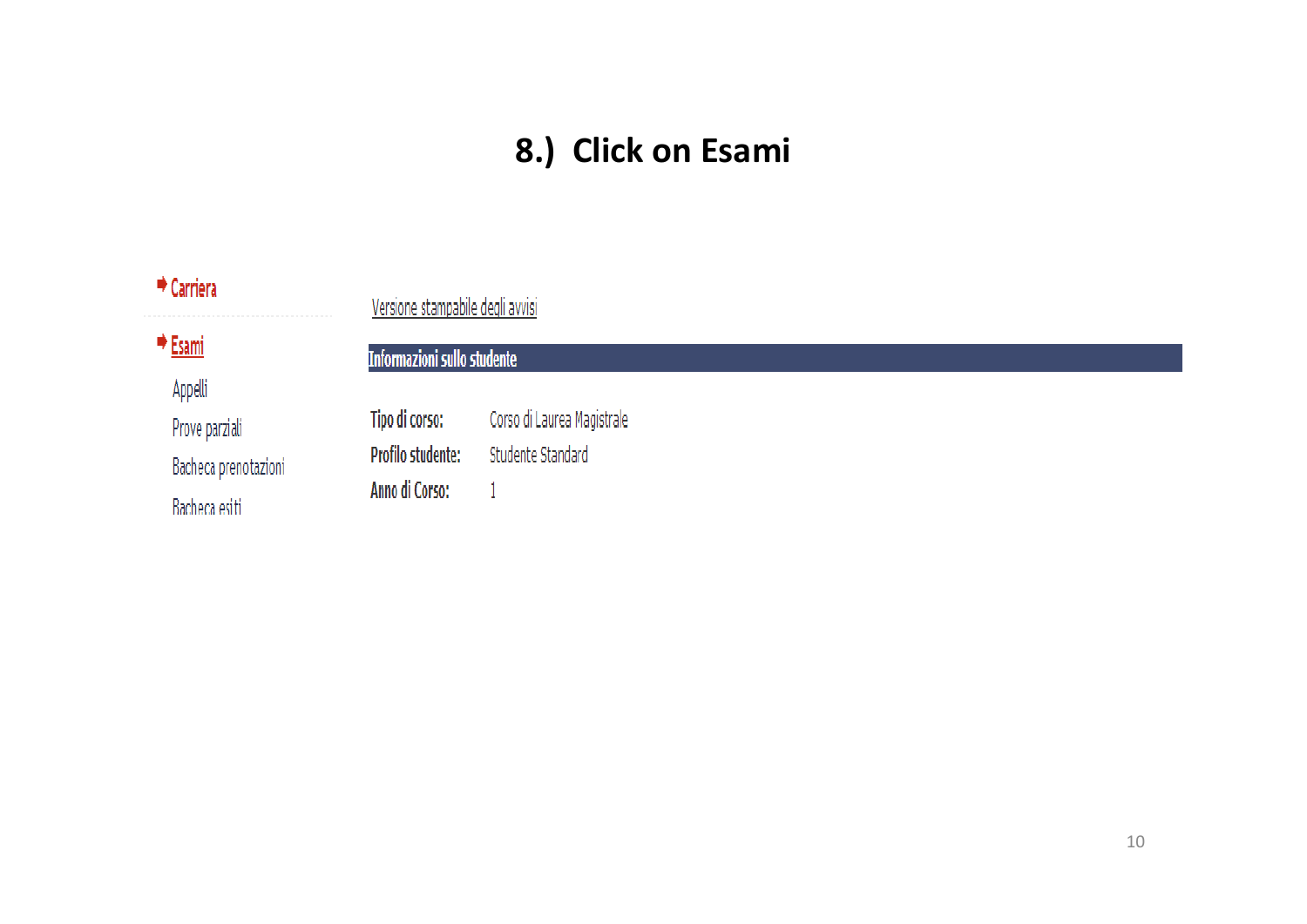## 9) Click on the blue "book" in-front of the exam you wish to book

| <b>Studente</b>                                                                                                                                                                                                                                                        |  | Prenotazione Appelli                             |                |                    |                                                                   |                 | HOME » Appelli » Elenco Appelli                                      |  |           |
|------------------------------------------------------------------------------------------------------------------------------------------------------------------------------------------------------------------------------------------------------------------------|--|--------------------------------------------------|----------------|--------------------|-------------------------------------------------------------------|-----------------|----------------------------------------------------------------------|--|-----------|
| <b>PRISCILLA MENSAH</b><br>La pagina mostra gli appelli prenotabili alla data odierna; si ricorda che la prenotazione è disponibile SOLO per le attività didattiche già presenti nel proprio<br>libretto.<br>Appelli disponibili per insegnamenti del proprio libretto |  |                                                  |                |                    |                                                                   |                 |                                                                      |  |           |
|                                                                                                                                                                                                                                                                        |  | Attività didattica                               | <b>Appello</b> | <b>Iscrizione</b>  | <b>Descrizione</b>                                                | <b>Sessioni</b> | Docenti                                                              |  | Iscr. CFU |
|                                                                                                                                                                                                                                                                        |  | MICROBIAL PHATOGENESIS AND<br>BIOFILMS           | 24/09/2013     | 22/09/2013 biofilm | 02/09/2013 microbial pathogenesis and                             |                 | 2012/2013 PETRELLI DEZEMONA, PRENNA MANUELA,<br>VITALI LUCA AGOSTINO |  | 6         |
| $\rightarrow$ Area Riservata<br>Logout                                                                                                                                                                                                                                 |  | MOLECULAR ECOLOGY                                | 25/09/2013     | 24/09/2013         | $\frac{10}{10}$ (10/09/2013)<br>MOLECULAR ECOLOGY                 |                 | 2012/2013 PUCCIARELLI SANDRA                                         |  | b         |
| Cambia Password                                                                                                                                                                                                                                                        |  | TECHNOLOGIES AND<br>CELL<br><b>ANIMAL MODELS</b> | 26/09/2013     |                    | 29/08/2013 Stem cell technologies and<br>25/09/2013 animal models |                 | 2012/2013 SABBIETI MARIA GIOVANNA                                    |  | 12        |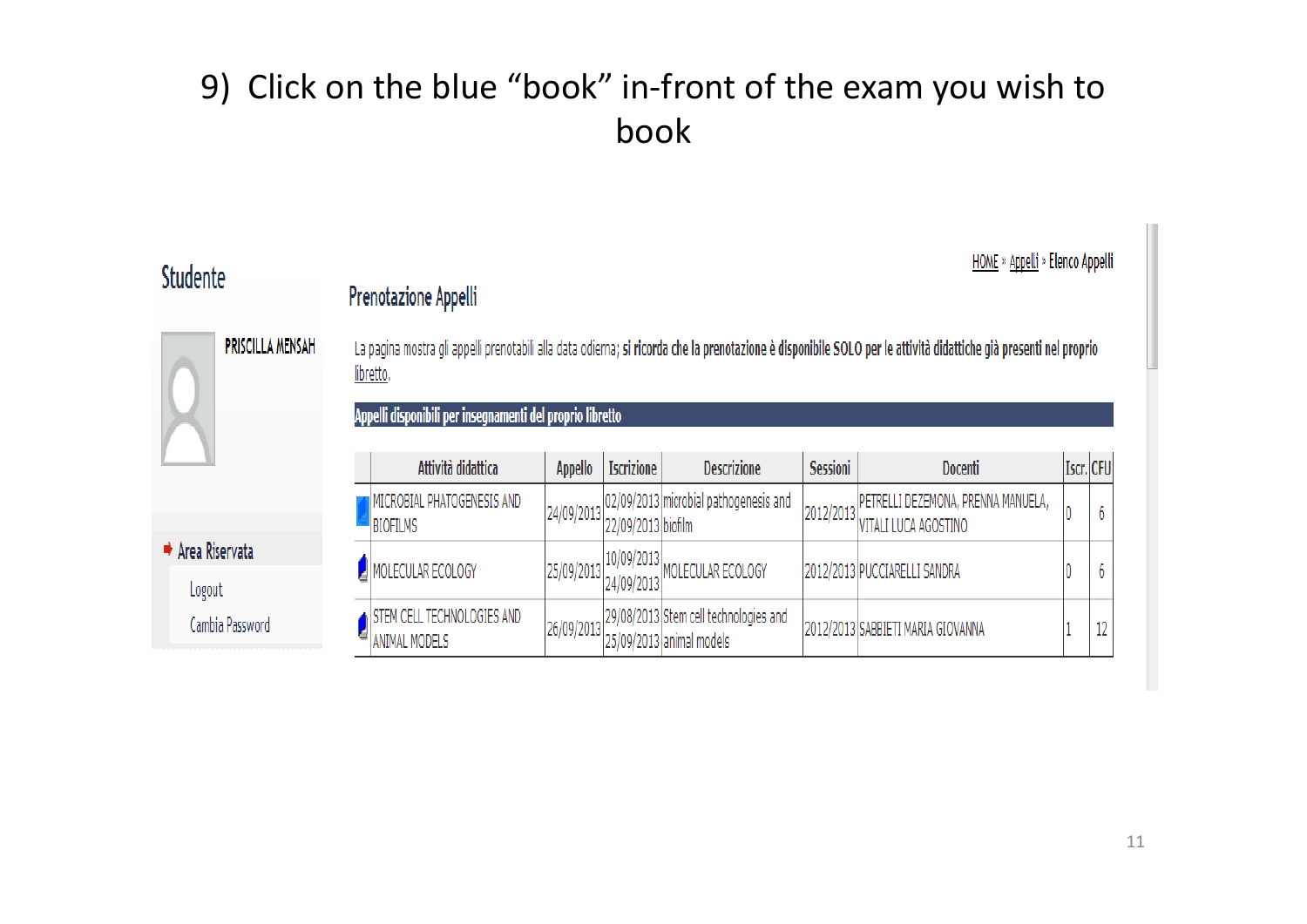## 10.) click on prenotati all'appello

| $\rightarrow$ Home<br>*******************************   | Calendario delle prove                        |                          |        |                                            |
|---------------------------------------------------------|-----------------------------------------------|--------------------------|--------|--------------------------------------------|
| $\Rightarrow$ Segreteria                                | Data - Ora                                    | <b>Edificio e Aula</b>   | # Iscr | Docenti                                    |
| → Piano di Studio                                       | 24/09/2013 09:00 - microbial pathogenesis and |                          |        | <b>PRENNA MANUELA</b><br>PETRELLI DEZEMONA |
| <b>**********************</b><br>$\rightarrow$ Carriera | biofilm                                       |                          |        | VITALI LUCA AGOSTINO                       |
| $\rightarrow$ Esami                                     | Annulla                                       | Prenotati all'appello >> |        |                                            |
| Appelli                                                 |                                               |                          |        |                                            |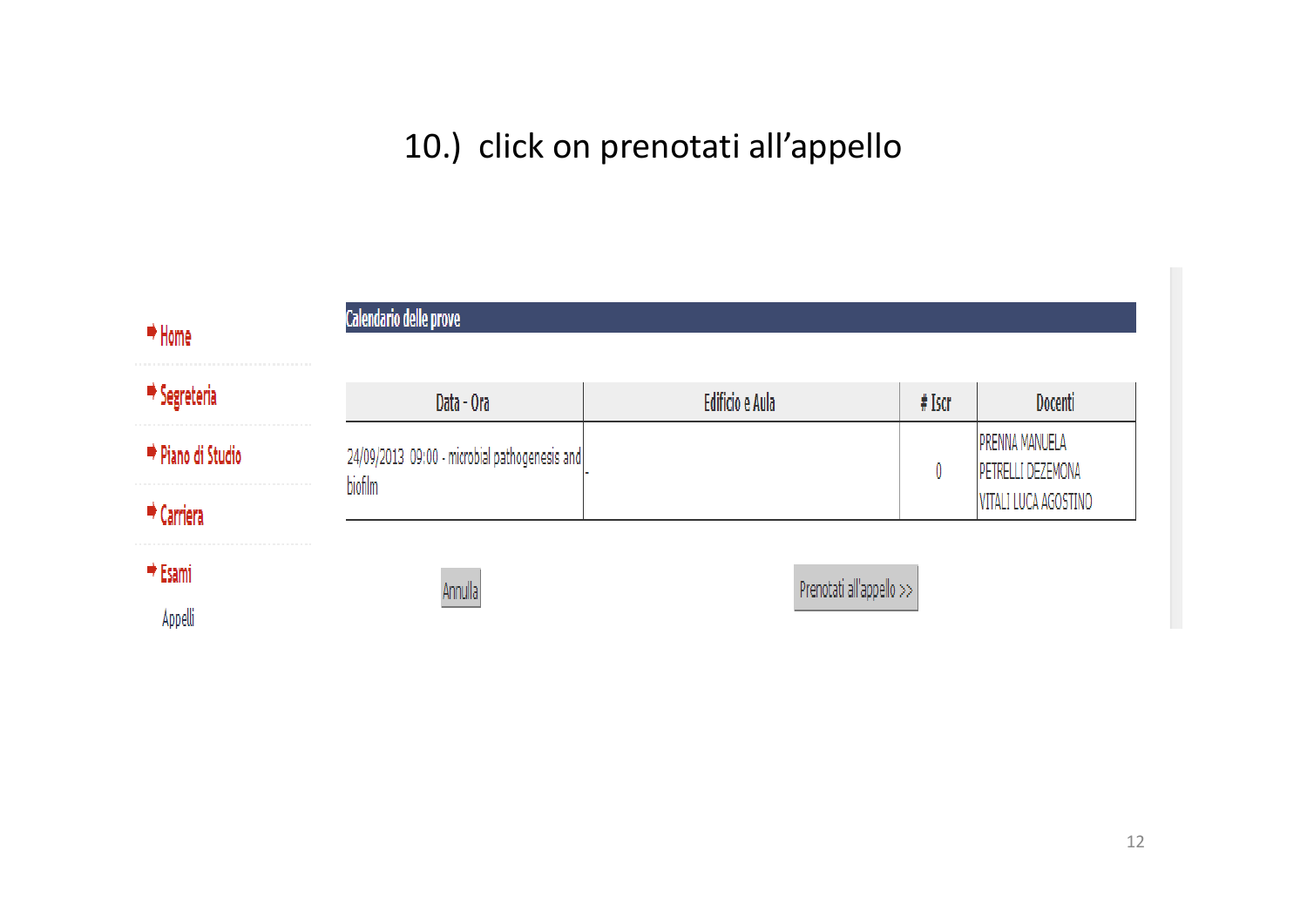#### 11.) Its compulsory to fill the questionnaire before your exam will be booked.

#### *Remember!! If you don't fill it you can't complete the booking of the exam either meaning meaning, you can t' be allowed to sit for the exam so exam...so pay <sup>a</sup> careful attention to it!*